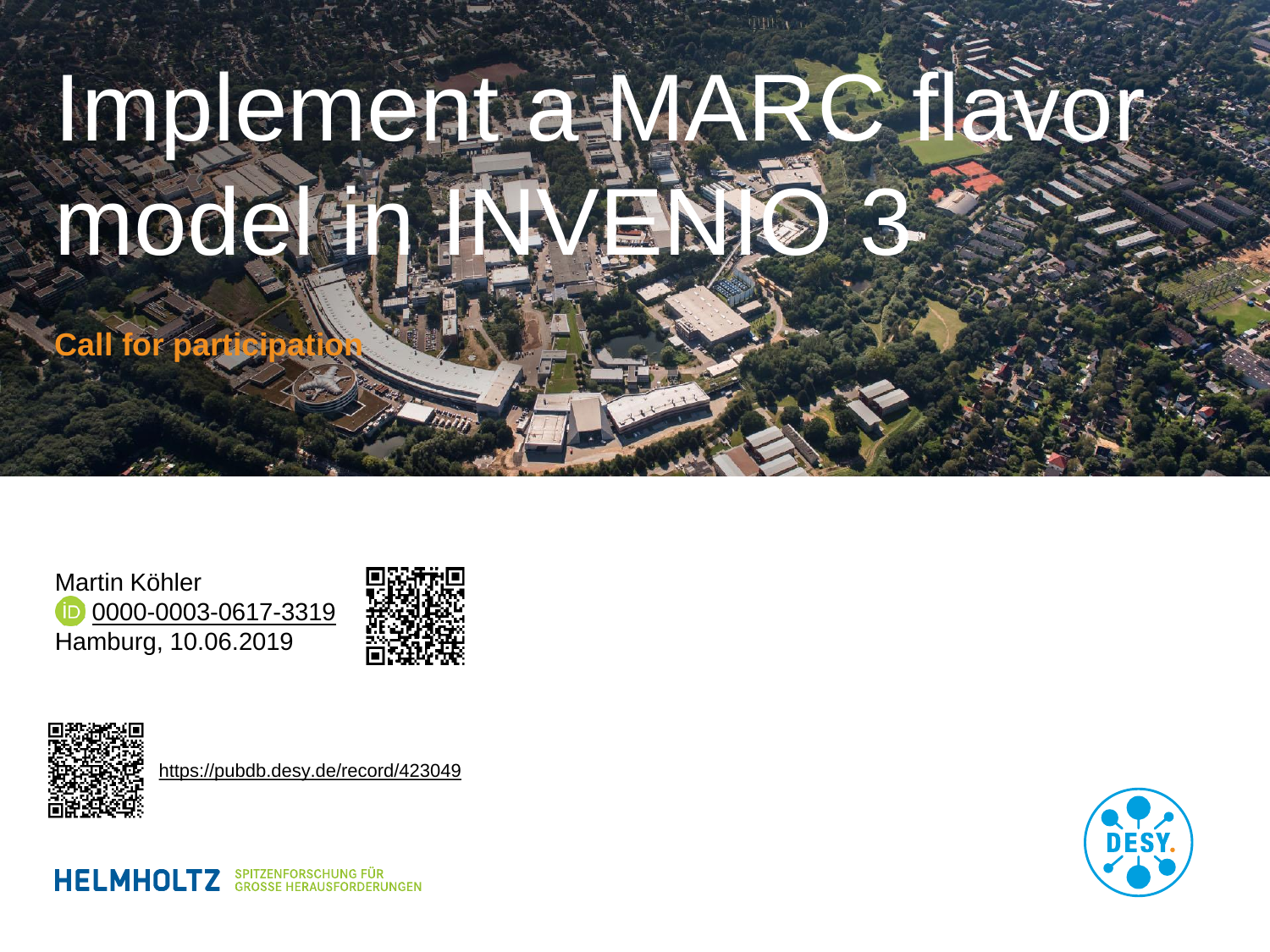## **JOIN² - Just anOther INvenio INstance**

#### A shared repository infrastructure



DESY. | Implement a MARC flavor model in INVENIO 3 | Martin Köhler, 10.06.2019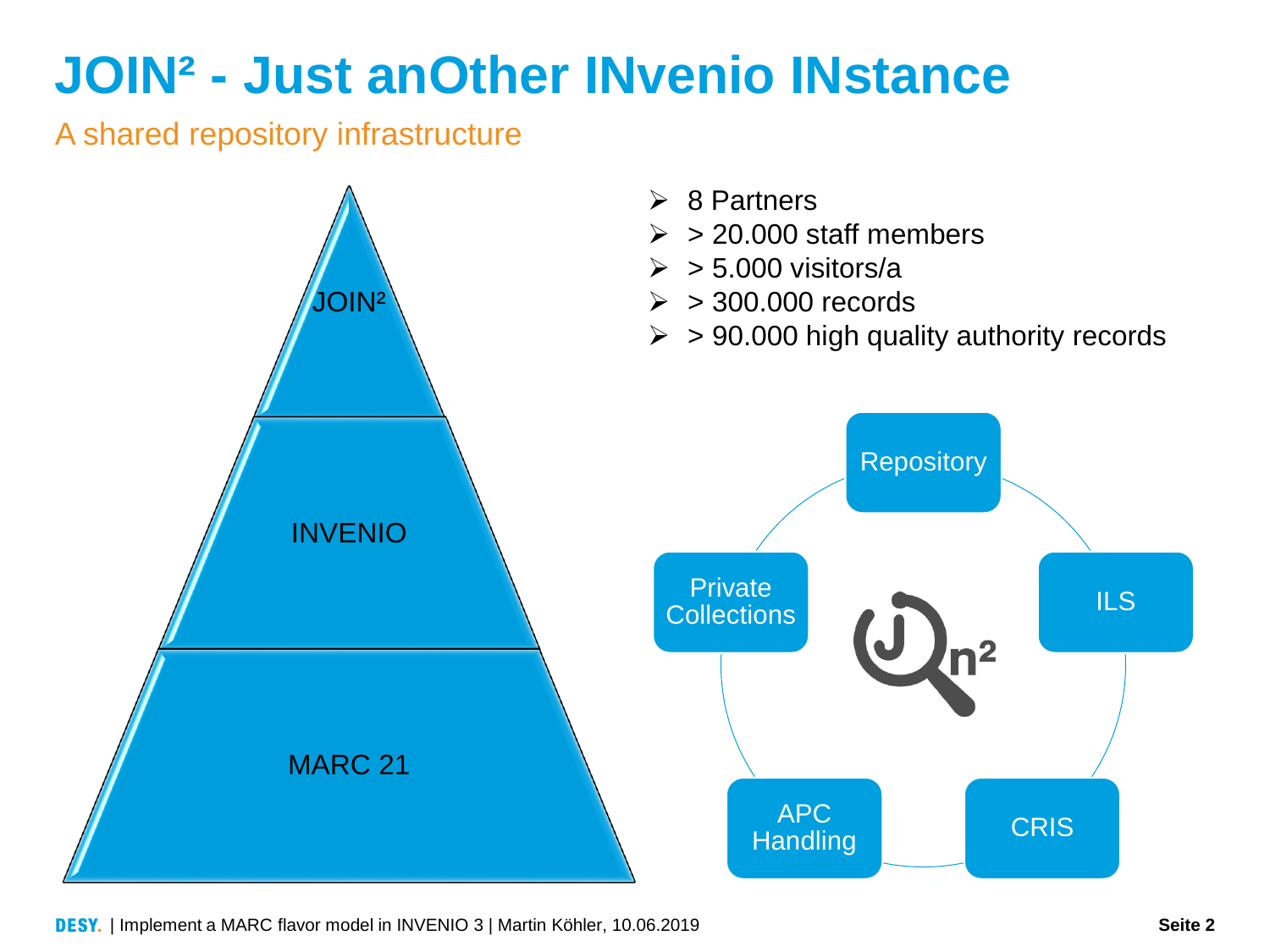## **MARC 21**

**Rich format made for exchange & reusablility**

- Broad knowledge base/expertise by librarians
- Authority based records (shared)
	- $\checkmark$  People
	- **Grants, experiments, facilities, affiliations, funding information**
	- **Journal records**
- MARC Holding
	- $\checkmark$  Library catalogue
	- $\checkmark$  APC information
- $\triangleright$  Excellent data quality
	- $\triangleright$  Model highly complex scenarios

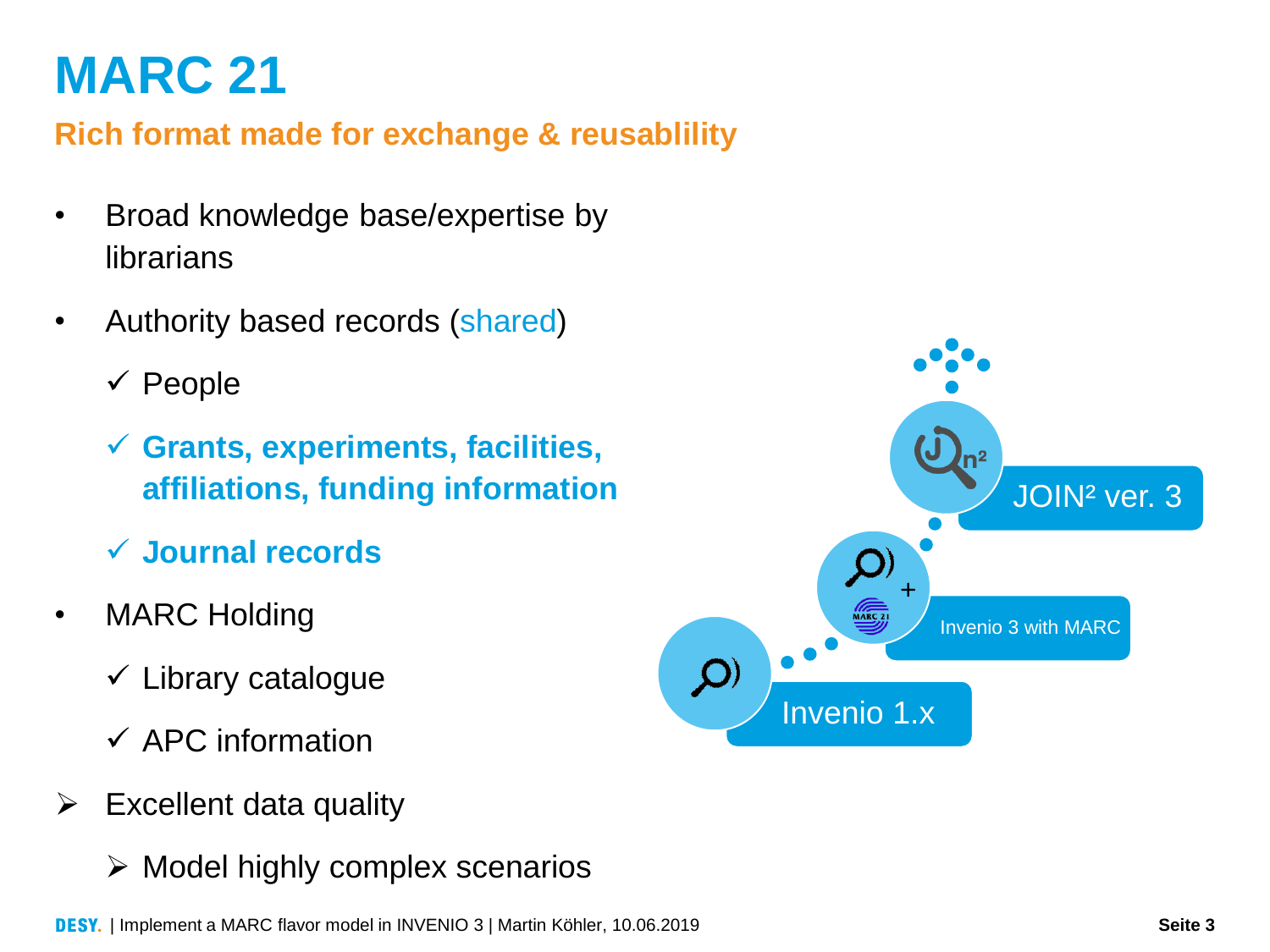## **Call for Participation**

**MARC 21 flavor model in INVENIO 3**

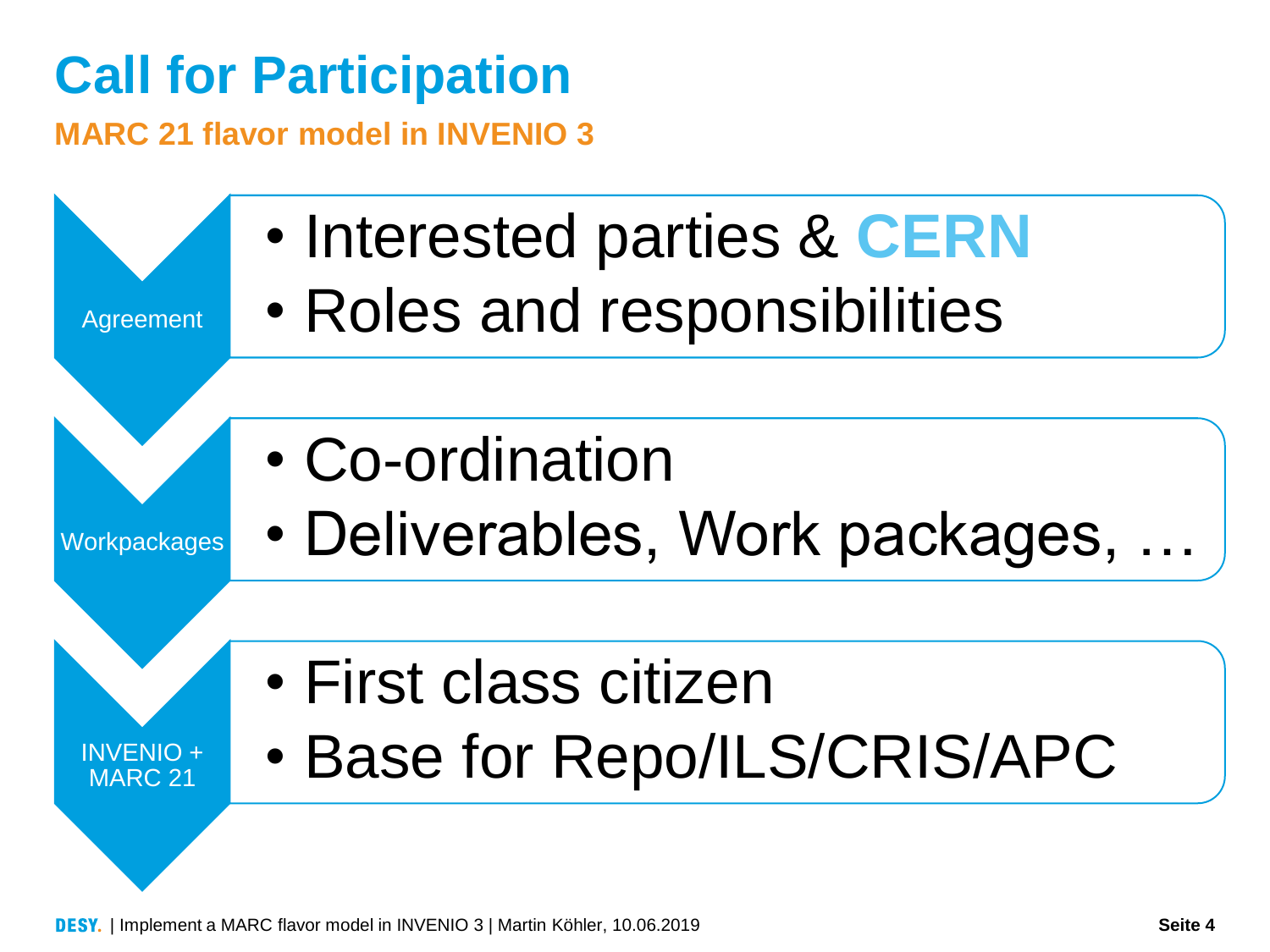# **Thank You**

#### **Please contact us at library@desy.de, if you are interested in joining our efforts to establish first an INVENIO 3 MARC 21 flavor and later a full INVENIO 3 JOIN² flavor.**